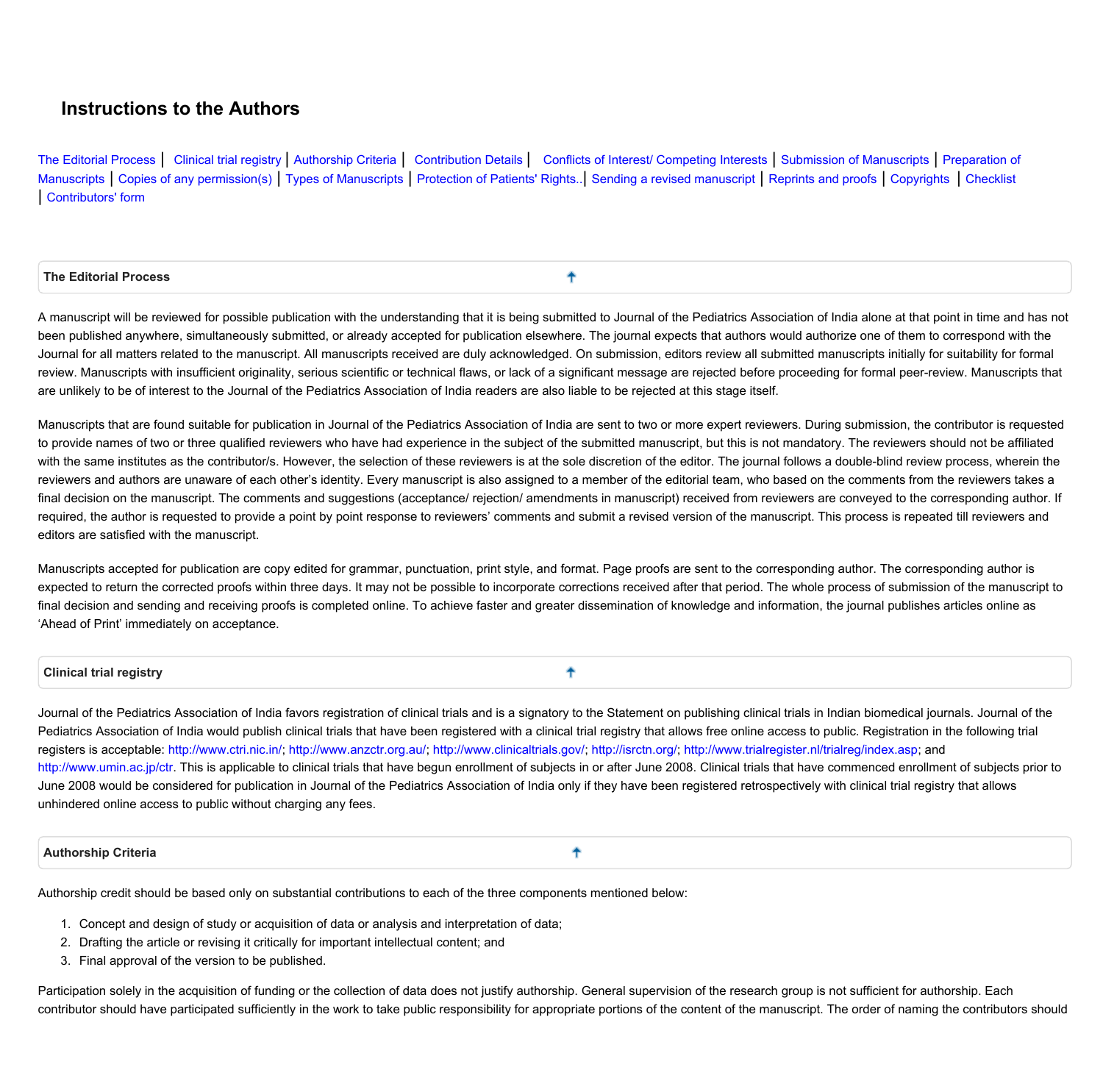be based on the relative contribution of the contributor towards the study and writing the manuscript. Once submitted the order cannot be changed without written consent of all the contributors. The journal prescribes a maximum number of authors for manuscripts depending upon the type of manuscript, its scope and number of institutions involved (vide infra). The **authors should provide a justification, if the number of authors exceeds these limits.**

牛

### <span id="page-1-0"></span> **Contribution Details**

Contributors should provide a description of contributions made by each of them towards the manuscript. Description should be divided in following categories, as applicable: concept, design, definition of intellectual content, literature search, clinical studies, experimental studies, data acquisition, data analysis, statistical analysis, manuscript preparation, manuscript editing and manuscript review. Authors' contributions will be printed along with the article. One or more author should take responsibility for the integrity of the work as a whole from **inception to published article and should be designated as 'guarantor'.** 

<span id="page-1-1"></span>

| <b>Conflicts of Interest/ Competing Interests</b> |  |
|---------------------------------------------------|--|
|---------------------------------------------------|--|

٠

All authors of must disclose any and all conflicts of interest they may have with publication of the manuscript or an institution or product that is mentioned in the manuscript and/or is important to the outcome of the study presented. Authors should also disclose conflict of interest with products that compete with those mentioned in their manuscript.

#### <span id="page-1-2"></span> **Submission of Manuscripts**

All manuscripts must be submitted on-line through the website [https://review.jow.medknow.com/JPAI.](https://review.jow.medknow.com/JPAI) First time users will have to register at this site. Registration is free but mandatory. Registered authors can keep track of their articles after logging into the site using their user name and password.

**The journal does not charge for submission and processing of the manuscripts.**

**If you experience any problems, please contact the editorial office by e-mail at editor [AT] jpai.in**

The submitted manuscripts that are not as per the "Instructions to Authors" would be returned to the authors for technical correction, before they undergo editorial/ peer-review. Generally, **the manuscript should be submitted in the form of two separate files:**

### **[1] Title Page/First Page File/covering letter:**

**This file should provide**

- 1. The type of manuscript (original article, case report, review article, Letter to editor, Images, etc.) title of the manuscript, running title, names of all authors/ contributors (with their highest academic degrees, designation and affiliations) and name(s) of department(s) and/ or institution(s) to which the work should be credited, . All information which can reveal **your identity should be here. Use text/rtf/doc files. Do not zip the files.**
- 2. The total number of pages, total number of photographs and word counts separately for abstract and for the text (excluding the references, tables and abstract), word counts for **introduction + discussion in case of an original article;**
- **3. Source(s) of support in the form of grants, equipment, drugs, or all of these;**
- 4. Acknowledgement, if any. One or more statements should specify 1) contributions that need acknowledging but do not justify authorship, such as general support by a departmental chair; 2) acknowledgments of technical help; and 3) acknowledgments of financial and material support, which should specify the nature of the support. This should be included in **the title page of the manuscript and not in the main article file.**
- 5. If the manuscript was presented as part at a meeting, the organization, place, and exact date on which it was read. A full statement to the editor about all submissions and previous reports that might be regarded as redundant publication of the same or very similar work. Any such work should be referred to specifically, and referenced in the new paper. Copies of such material should be included with the submitted paper, to help the editor decide how to handle the matter.
- 6. Registration number in case of a clinical trial and where it is registered (name of the registry and its URL)
- 7. Conflicts of Interest of each author/contributor. A statement of financial or other relationships that might lead to a conflict of interest, if that information is not included in the **manuscript itself or in an authors' form**
- **8. Criteria for inclusion in the authors'/ contributors' list**
- 9. A statement that the manuscript has been read and approved by all the authors, that the requirements for authorship as stated earlier in this document have been met, and that each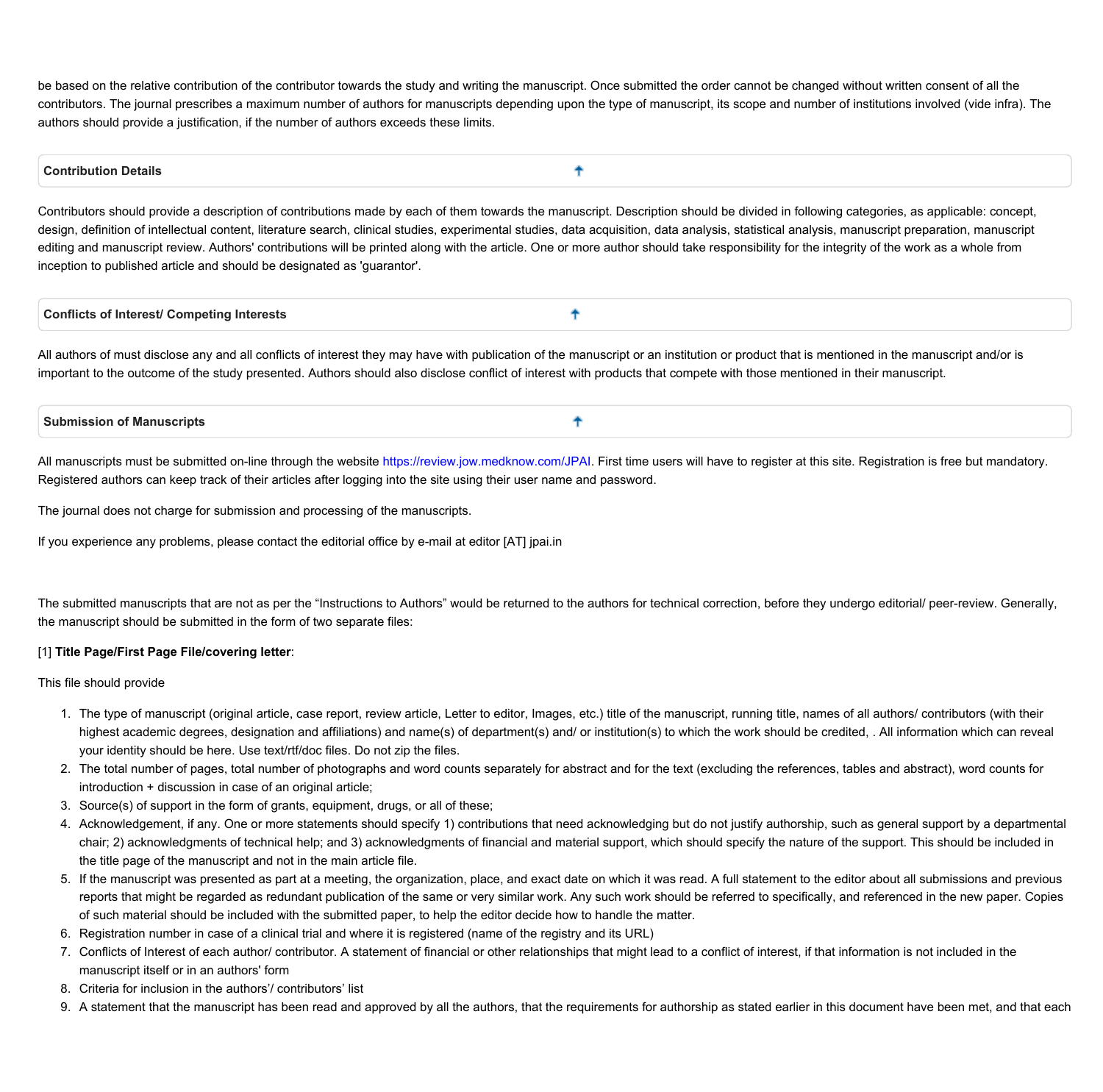author believes that the manuscript represents honest work, if that information is not provided in another form (see below); and

10. The name, address, e-mail, and telephone number of the corresponding author, who is responsible for communicating with the other authors about revisions and final approval of **the proofs, if that information is not included on the manuscript itself.**

[2] Blinded Article file: The main text of the article, beginning from Abstract till References (including tables) should be in this file. The file must not contain any mention of the authors' names or initials or the institution at which the study was done or acknowledgements. Page headers/running title can include the title but not the authors' names. Manuscripts not in compliance with the Journal's blinding policy will be returned to the corresponding author. Use rtf/doc files. Do not zip the files. Limit the file size to 1 MB. Do not incorporate images in the file. If file size is large, graphs can be submitted as images separately without incorporating them in the article file to reduce the size of the file. The pages should be numbered **consecutively, beginning with the first page of the blinded article file.**

[3] Images: Submit good quality color images. Each image should be less than 2 MB in size. Size of the image can be reduced by decreasing the actual height and width of the images (keep up to 1600 x 1200 pixels or 5-6 inches). Images can be submitted as jpeg files. Do not zip the files. Legends for the figures/images should be included at the end of the article file.

[4] The contributors' / copyright transfer form (template provided below) has to be submitted in original with the signatures of all the contributors within two weeks of submission via courier, fax or email as a scanned image. Print ready hard copies of the images (one set) or digital images should be sent to the journal office at the time of submitting revised **manuscript. High resolution images (up to 5 MB each) can be sent by email.**

Contributors' form / copyright transfer form can be submitted online from the authors' area on [https://review.jow.medknow.com/JPAI.](https://review.jow.medknow.com/JPAI)

### <span id="page-2-0"></span> **Preparation of Manuscripts**

Manuscripts must be prepared in accordance with "Uniform requirements for Manuscripts submitted to Biomedical Journals" developed by the International Committee of Medical Journal Editors (October 2008). The uniform requirements and specific requirement of Journal of the Pediatrics Association of India are summarized below. Before submitting a manuscript, contributors are requested to check for the latest instructions available. Instructions are also available from the website of the journal (<http://www.jpai.in/>) and from the manuscript **submission site [https://review.jow.medknow.com/JPAI\)](https://review.jow.medknow.com/JPAI).**

4

**Journal of the Pediatrics Association of India accepts manuscripts written in American English.**

<span id="page-2-1"></span>٠ **Copies of any permission(s)**

It is the responsibility of authors/ contributors to obtain permissions for reproducing any copyrighted material. A copy of the permission obtained must accompany the manuscript. Copies of any and all published articles or other manuscripts in preparation or submitted elsewhere that are related to the manuscript must also accompany the manuscript.

<span id="page-2-2"></span>

### **Original articles:**

These include randomized controlled trials, intervention studies, studies of screening and diagnostic test, outcome studies, cost effectiveness analyses, case-control series, and surveys with high response rate. The text of original articles amounting to up to 3000 words (excluding Abstract, references and Tables) should be divided into sections with the headings Abstract, **Key-words, Introduction, Material and Methods, Results, Discussion, References, Tables and Figure legends.**

**Introduction: State the purpose and summarize the rationale for the study or observation.** 

**Materials and Methods: It should include and describe the following aspects:**

Ethics: When reporting studies on human beings, indicate whether the procedures followed were in accordance with the ethical standards of the responsible committee on human experimentation (institutional or regional) and with the Helsinki Declaration of 1975, as revised in 2000 (available

at https://www.wma.net/policies-post/wma-declaration-of-helsinki-ethical-principles-for-medical-research-involving-human-subjects/). For prospective studies involving human participants, authors are expected to mention about approval of (regional/ national/ institutional or independent Ethics Committee or Review Board, obtaining informed consent from adult research participants and obtaining assent for children aged over 7 years participating in the trial. The age beyond which assent would be required could vary as per regional and/ or national guidelines. Ensure confidentiality of subjects by desisting from mentioning participants' names, initials or hospital numbers, especially in illustrative material. When reporting experiments on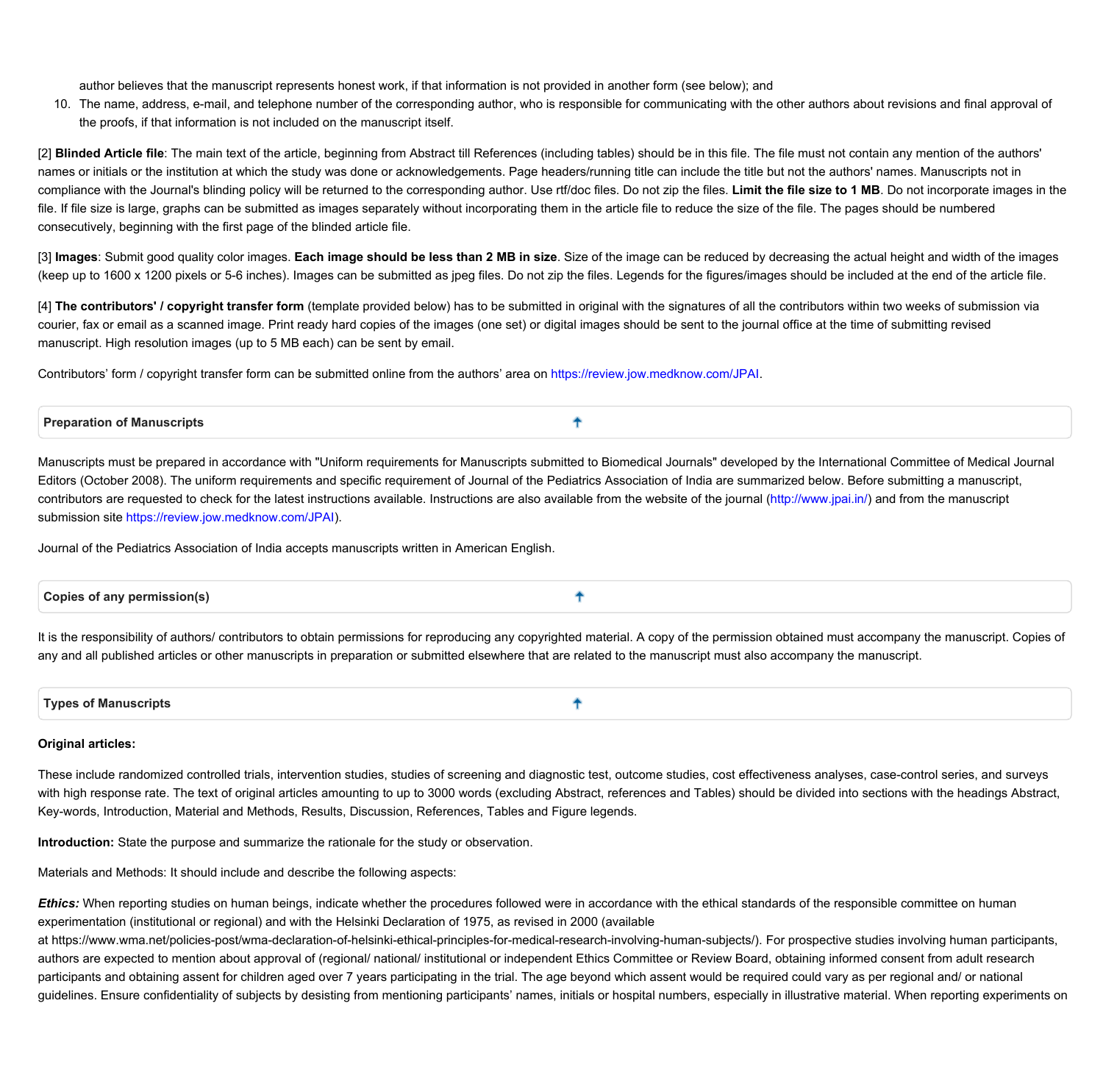animals, indicate whether the institution's or a national research council's guide for, or any national law on the care and use of laboratory animals was followed. Evidence for approval by a local Ethics Committee (for both human as well as animal studies) must be supplied by the authors on demand. Animal experimental procedures should be as humane as possible and the details of anesthetics and analgesics used should be clearly stated. The ethical standards of experiments must be in accordance with the guidelines provided by the CPCSEA and World Medical Association Declaration of Helsinki on Ethical Principles for Medical Research Involving Humans for studies involving experimental animals and human beings, respectively). The journal will not consider any paper which is ethically unacceptable. A statement on ethics committee permission and ethical practices must be included in all **research articles under the 'Materials and Methods' section.**

# *Study design:*

Selection and Description of Participants: Describe your selection of the observational or experimental participants (patients or laboratory animals, including controls) clearly, including eligibility and exclusion criteria and a description of the source population. Technical information: Identify the methods, apparatus (give the manufacturer's name and address in parentheses), and procedures in sufficient detail to allow other workers to reproduce the results. Give references to established methods, including statistical methods (see below); provide references and brief descriptions for methods that have been published but are not well known; describe new or substantially modified methods, give reasons for using them, and evaluate their limitations. Identify precisely all drugs and chemicals used, including generic name(s), dose(s), and route(s) of administration.

Reports of randomized clinical trials should present information on all major study elements, including the protocol, assignment of interventions (methods of randomization, concealment of allocation to treatment groups), and the method of masking (blinding), based on the CONSORT Statement (http://www.consort-statement.org).

# **Reporting Guidelines for Specific Study Designs**

|                           | Guideline Type of Study Source                                                                                    |                                                                                          |
|---------------------------|-------------------------------------------------------------------------------------------------------------------|------------------------------------------------------------------------------------------|
| <b>STROBE</b>             | Observational<br><b>studies</b><br>including<br>cohort.<br>case-control,<br>land<br>lcross-sectionall<br>lstudies | https://www.strobe-statement.org/index.php?id=available-checklists                       |
| <b>CONSORT</b> controlled | Randomized<br>trials                                                                                              | http://www.consort-statement.org                                                         |
| <b>SQUIRE</b>             | Quality<br>improvement<br>projects                                                                                | http://squire-statement.org/index.cfm?fuseaction=Page.ViewPage&PageID=471                |
| <b>PRISMA</b>             | Systematic<br>reviews<br>meta-analyses                                                                            | and http://prisma-statement.org/PRISMAStatement/Checklist.aspx                           |
| <b>STARD</b>              | <b>Studies</b><br>of<br>diagnostic<br>accuracy                                                                    | https://pubs.rsna.org/doi/full/10.1148/radiol.2015151516                                 |
| <b>CARE</b>               | Case Reports                                                                                                      | https://www.care-statement.org/checklist                                                 |
| <b>AGREE</b>              | Clinical<br>Practice<br>Guidelines                                                                                | https://www.agreetrust.org/wp-content/uploads/2016/02/AGREE-Reporting-Checklist-2016.pdf |

**The reporting guidelines for other type of studies can be found at <https://www.equator-network.org/reporting-guidelines/>.** 

Statistics: Whenever possible quantify findings and present them with appropriate indicators of measurement error or uncertainty (such as confidence intervals). Authors should report losses to observation (such as, dropouts from a clinical trial). When data are summarized in the Results section, specify the statistical methods used to analyze them. Avoid non-technical uses of technical terms in statistics, such as 'random' (which implies a randomizing device), 'normal', 'significant', 'correlations', and 'sample'. Define statistical terms, abbreviations, and most symbols. Specify the computer software used. Use upper italics (P 0.048). For all P values include the exact value and not less than 0.05 or 0.001. Mean differences in continuous variables, proportions in categorical variables and relative risks including odds ratios and hazard ratios should be accompanied by their confidence intervals.

Results: Present your results in a logical sequence in the text, tables, and illustrations, giving the main or most important findings first. Do not repeat in the text all the data in the tables or illustrations; emphasize or summarize only important observations. Extra- or supplementary materials and technical detail can be placed in an appendix where it will be accessible but will not interrupt the flow of the text; alternatively, it can be published only in the electronic version of the journal.

When data are summarized in the Results section, give numeric results not only as derivatives (for example, percentages) but also as the absolute numbers from which the derivatives were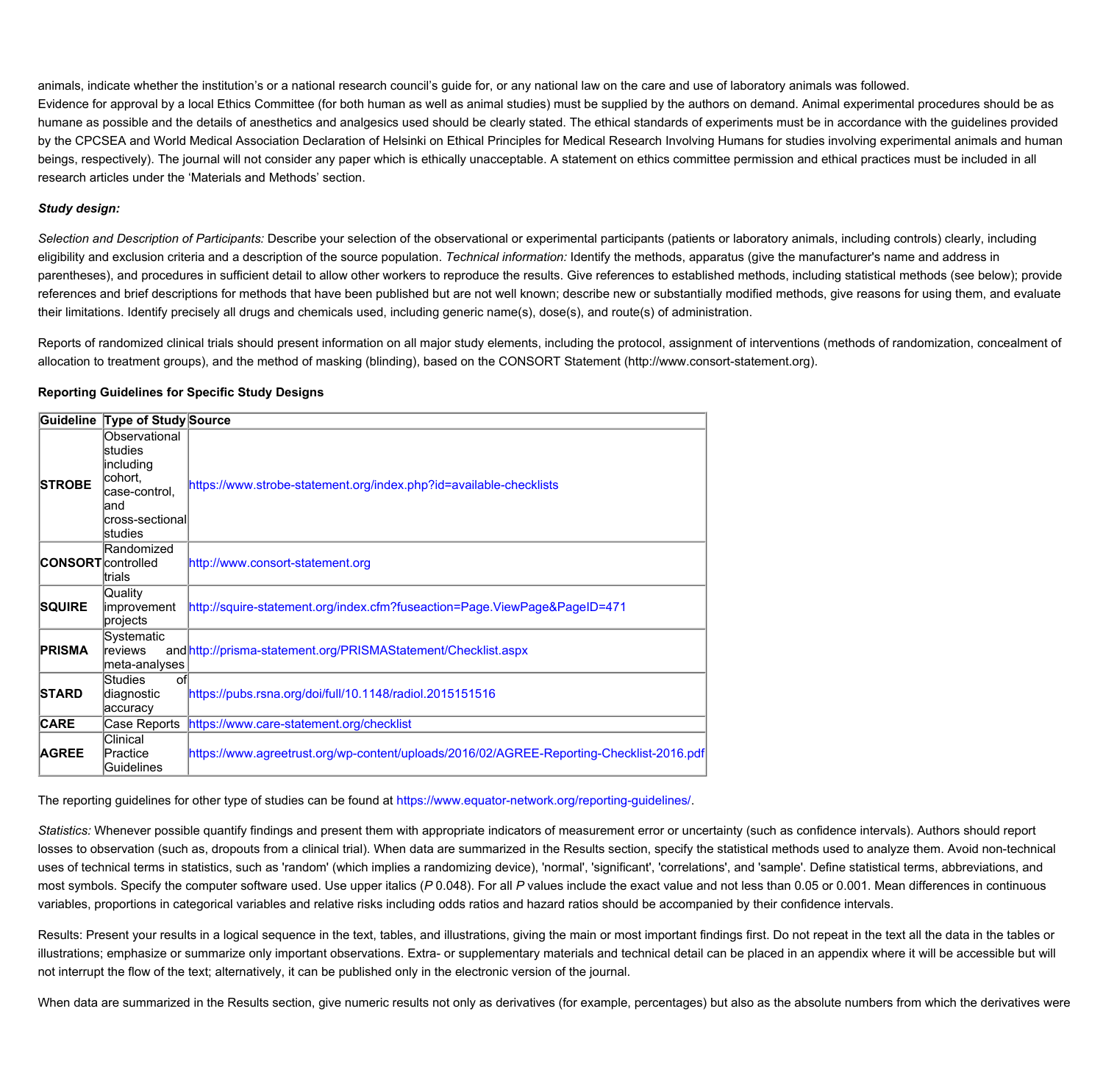calculated, and specify the statistical methods used to analyze them. Restrict tables and figures to those needed to explain the argument of the paper and to assess its support. Use graphs as an alternative to tables with many entries; do not duplicate data in graphs and tables. Where scientifically appropriate, analyses of the data by variables such as age and sex should be **included.**

Discussion: Include summary of key findings (primary outcome measures, secondary outcome measures, results as they relate to a prior hypothesis); Strengths and limitations of the study (study question, study design, data collection, analysis and interpretation); Interpretation and implications in the context of the totality of evidence (is there a systematic review to refer to, if not, could one be reasonably done here and now?, what this study adds to the available evidence, effects on patient care and health policy, possible mechanisms); Controversies raised by this study; and Future research directions (for this particular research collaboration, underlying mechanisms, clinical research).

Do not repeat in detail data or other material given in the Introduction or the Results section. In particular, contributors should avoid making statements on economic benefits and costs unless their manuscript includes economic data and analyses. Avoid claiming priority and alluding to work that has not been completed. New hypotheses may be stated if needed, however they should be clearly labeled as such. About 30 references can be included. These articles generally should not have more than six authors.

# **Review Articles:**

It is expected that these articles would be written by individuals who have done substantial work on the subject or are considered experts in the field. A short summary of the work done by **the contributor(s) in the field of review should accompany the manuscript.**

The prescribed word count is up to 3000 words excluding tables, references and abstract. The manuscript may have about 90 references. The manuscript should have an unstructured Abstract (250 words) representing an accurate summary of the article. The section titles would depend upon the topic reviewed. Authors submitting review article should include a section describing the methods used for locating, selecting, extracting, and synthesizing data. These methods should also be summarized in the abstract.

The journal expects the contributors to give post-publication updates on the subject of review. The update should be brief, covering the advances in the field after the publication of the article and should be sent as a letter to editor, as and when major development occurs in the field.

### **Case reports:**

New, interesting and rare cases can be reported. They should be unique, describing a great diagnostic or therapeutic challenge and providing a learning point for the readers. Cases with clinical significance or implications will be given priority. These communications could be of up to 1000 words (excluding Abstract and references) and should have the following headings: **Abstract (unstructured), Key-words, Introduction, Case report, Discussion, Reference, Tables and Legends in that order.**

The manuscript could be of up to 1000 words (excluding references and abstract) and could be supported with up to 10 references. Case Reports could be authored by up to four authors.

# **Letter to the Editor:**

These should be short and decisive observations. They should preferably be related to articles previously published in the Journal or views expressed in the journal. They should not be preliminary observations that need a later paper for validation. The letter could have up to 500 words and 5 references. It could be generally authored by not more than four authors.

### *Other:*

**Editorial, Guest Editorial, Commentary and Opinion are solicited by the editorial board.**

# *References*

References should be numbered consecutively in the order in which they are first mentioned in the text (not in alphabetic order). Identify references in text, tables, and legends by Arabic numerals in superscript with square bracket after the punctuation marks. References cited only in tables or figure legends should be numbered in accordance with the sequence established by the first identification in the text of the particular table or figure. Use the style of the examples below, which are based on the formats used by the NLM in Index Medicus. The titles of journals should be abbreviated according to the style used in Index Medicus. Use complete name of the journal for non-indexed journals. Avoid using abstracts as references. Information from manuscripts submitted but not accepted should be cited in the text as "unpublished observations" with written permission from the source. Avoid citing a "personal communication" unless it provides essential information not available from a public source, in which case the name of the person and date of communication should be cited in parentheses in the text. The commonly cited types of references are shown here, for other types of references such as newspaper items please refer to ICMJE Guidelines (http://www.icmje.org or **[http://www.nlm.nih.gov/bsd/uniform\\_requirements.html\)](http://www.nlm.nih.gov/bsd/uniform_requirements.html).**

# *Articles in Journals*

1. Standard journal article (for up to six authors): Parija S C, Ravinder PT, Shariff M. Detection of hydatid antigen in the fluid samples from hydatid cysts by co-agglutination. Trans. **R.Soc. Trop. Med. Hyg.1996; 90:255–256.**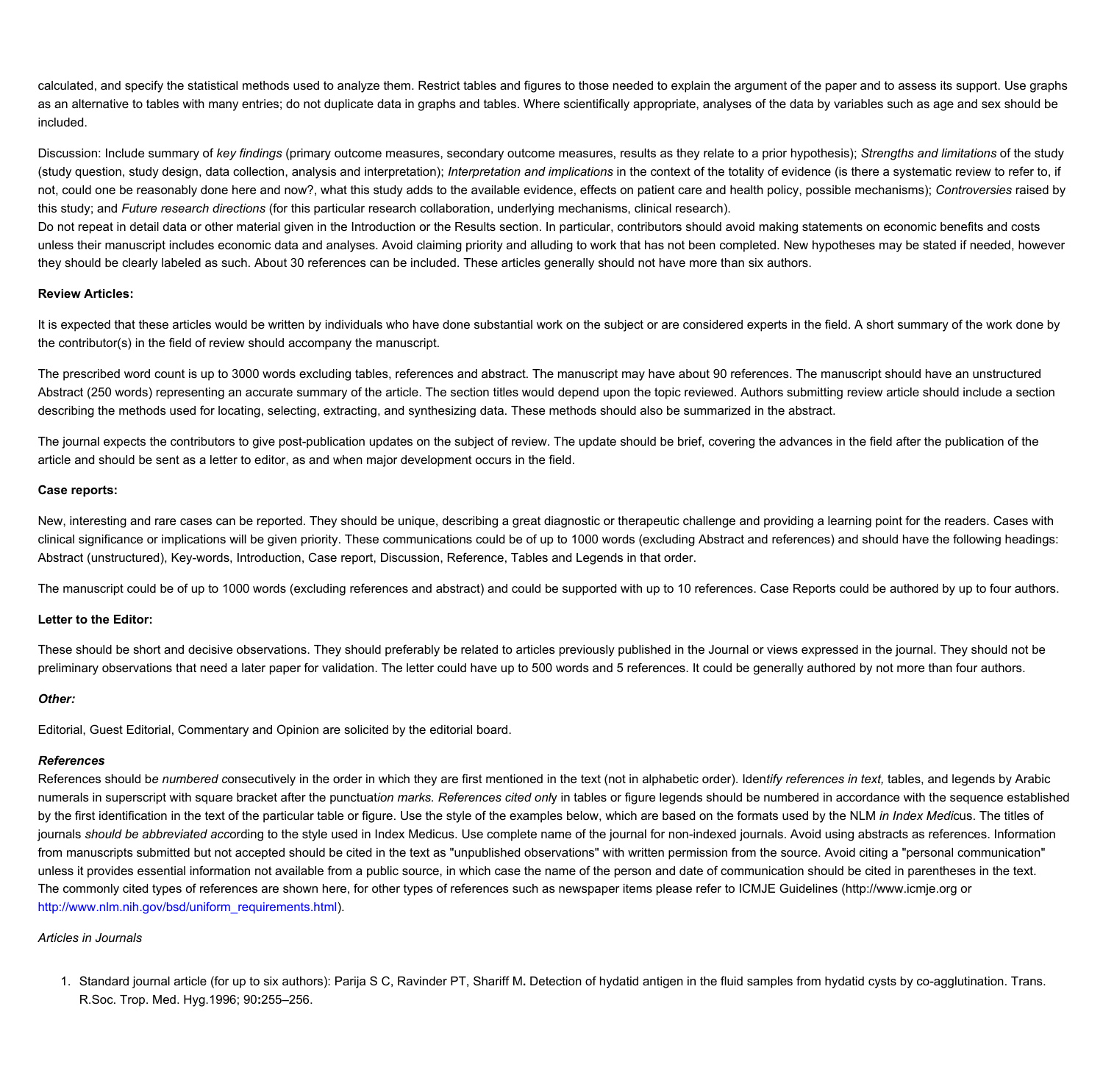2. Standard journal article (for more than six authors): List the first six contributors followed by et al.

Roddy P, Goiri J, Flevaud L, Palma PP, Morote S, Lima N. et al., Field Evaluation of a Rapid Immunochromatographic Assay for Detection of Trypanosoma cruzi Infection by Use of Whole **Blood. J. Clin. Microbiol. 2008; 46: 2022-2027.**

1. Volume with supplement: Otranto D, Capelli G, Genchi C: Changing distribution patterns of canine vector borne diseases in Italy: leishmaniosis vs. dirofilariosis. Parasites & Vectors **2009; Suppl 1:S2.** 

# *Books and Other Monographs*

- 1. Personal author(s): Parija SC. Textbook of Medical Parasitology. 3rd ed. All India Publishers and Distributors. 2008.
- 2. Editor(s), compiler(s) as author: Garcia LS, Filarial Nematodes In: Garcia LS (editor) Diagnostic Medical Parasitology ASM press Washington DC 2007: pp 319-356.
- 3. Chapter in a book: Nesheim M C. Ascariasis and human nutrition. In Ascariasis and its prevention and control, D. W. T. Crompton, M. C. Nesbemi, and Z. S. Pawlowski (eds.). **Taylor and Francis,London, U.K.1989, pp. 87–100.**

# *Electronic Sources as reference*

Journal article on the Internet: Parija SC, Khairnar K. Detection of excretory Entamoeba histolytica DNA in the urine, and detection of E. histolytica DNA and lectin antigen in the liver abscess pus for the diagnosis of amoebic liver abscess .BMC Microbiology 2007, 7:41.doi:10.1186/1471-2180-7-41.<http://www.biomedcentral.com/1471-2180/7/41>

# *Tables*

- **• Tables should be self-explanatory and should not duplicate textual material.**
- **• Tables with more than 10 columns and 25 rows are not acceptable.**
- Number tables, in Arabic numerals, consecutively in the order of their first citation in the text and supply a brief title for each.
- **• Place explanatory matter in footnotes, not in the heading.**
- **• Explain in footnotes all non-standard abbreviations that are used in each table.**
- Obtain permission for all fully borrowed, adapted, and modified tables and provide a credit line in the footnote.
- **• For footnotes use the following symbols, in this sequence: \*, †, ‡, §, ||,¶ , \*\*, ††, ‡‡**
- Tables with their legends should be provided at the end of the text after the references. The tables along with their number should be cited at the relevant place in the text

# *Illustrations (Figures)*

- Upload the images in JPEG format. The file size should be within 1024 kb in size while uploading.
- Figures should be numbered consecutively according to the order in which they have been first cited in the text.
- Labels, numbers, and symbols should be clear and of uniform size. The lettering for figures should be large enough to be legible after reduction to fit the width of a printed column.
- Symbols, arrows, or letters used in photomicrographs should contrast with the background and should be marked neatly with transfer type or by tissue overlay and not by pen.
- **• Titles and detailed explanations belong in the legends for illustrations not on the illustrations themselves.**
- When graphs, scatter-grams or histograms are submitted the numerical data on which they are based should also be supplied.
- **• The photographs and figures should be trimmed to remove all the unwanted areas.**
- If photographs of individuals are used, their pictures must be accompanied by written permission to use the photograph.
- If a figure has been published elsewhere, acknowledge the original source and submit written permission from the copyright holder to reproduce the material. A credit line should **appear in the legend for such figures.**
- Legends for illustrations: Type or print out legends (maximum 40 words, excluding the credit line) for illustrations using double spacing, with Arabic numerals corresponding to the illustrations. When symbols, arrows, numbers, or letters are used to identify parts of the illustrations, identify and explain each one in the legend. Explain the internal scale **(magnification) and identify the method of staining in photomicrographs.**
- Final figures for print production: Send sharp, glossy, un-mounted, color photographic prints, with height of 4 inches and width of 6 inches at the time of submitting the revised manuscript. Print outs of digital photographs are not acceptable. If digital images are the only source of images, ensure that the image has minimum resolution of 300 dpi or 1800 x 1600 pixels in TIFF format. Send the images on a CD. Each figure should have a label pasted (avoid use of liquid gum for pasting) on its back indicating the number of the figure, the running title, top of the figure and the legends of the figure. Do not write the contributor/s' name/s. Do not write on the back of figures, scratch, or mark them by using paper clips.
- The Journal reserves the right to crop, rotate, reduce, or enlarge the photographs to an acceptable size.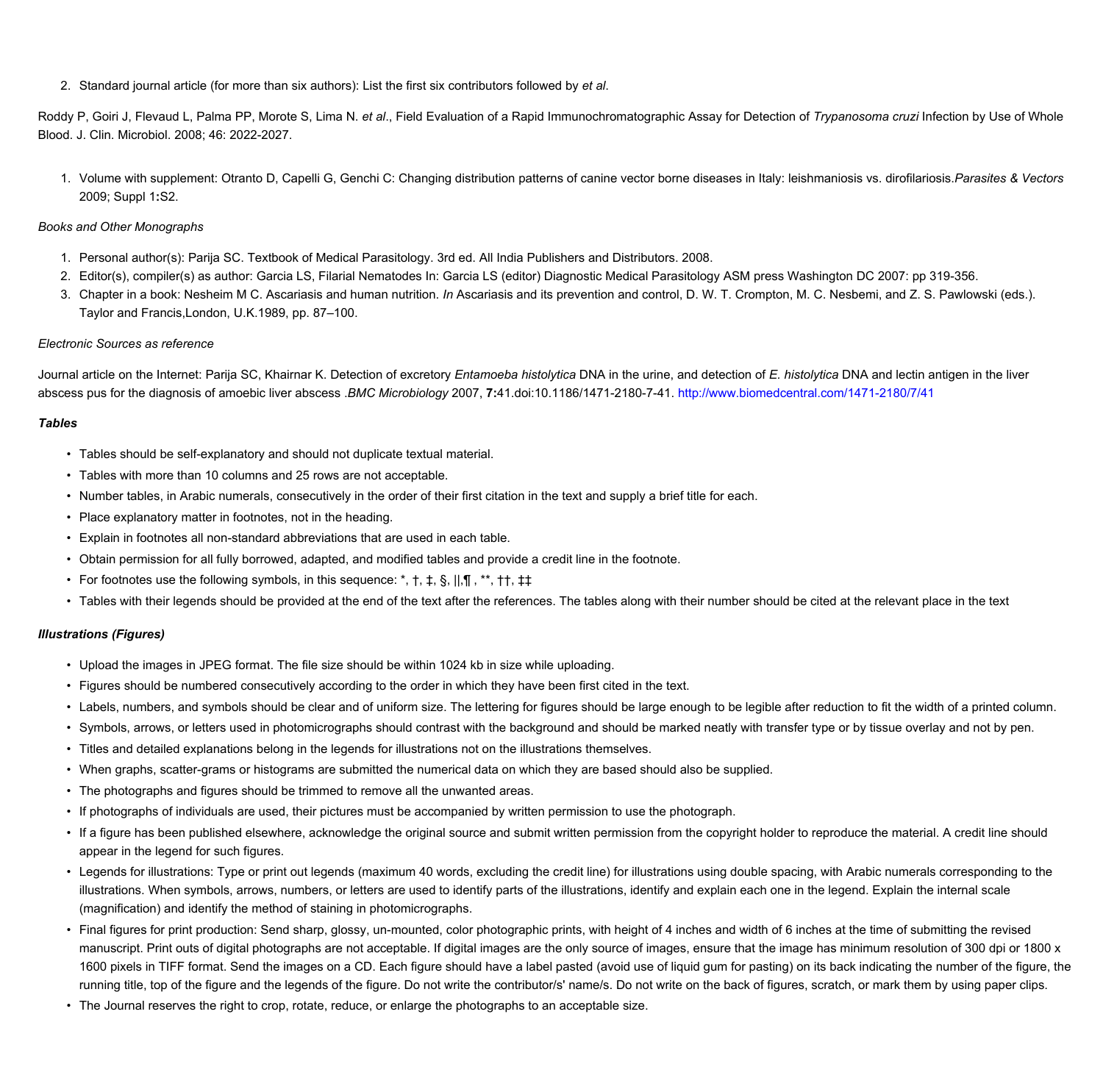<span id="page-6-0"></span>

| <b>Protection of Patients' Rights to Privacy</b> |  |
|--------------------------------------------------|--|
|--------------------------------------------------|--|

Identifying information should not be published in written descriptions, photographs, sonograms, CT scans, etc., and pedigrees unless the information is essential for scientific purposes and the patient (or parent or guardian, wherever applicable) gives informed consent for publication. Authors should remove patients' names from figures unless they have obtained informed **consent from the patients. The journal abides by ICMJE guidelines:**

- 1. Authors, not the journals nor the publisher, need to obtain the patient consent form before the publication and have the form properly archived. The consent forms are not to be **uploaded with the cover letter or sent through email to editorial or publisher offices.**
- 2. If the manuscript contains patient images that preclude anonymity, or a description that has obvious indication to the identity of the patient, a statement about obtaining informed **patient consent should be indicated in the manuscript.**

### <span id="page-6-1"></span>**Sending a revised manuscript**

The revised version of the manuscript should be submitted online in a manner similar to that used for submission of the manuscript for the first time. However, there is no need to submit the "First Page" or "Covering Letter" file while submitting a revised version. When submitting a revised manuscript, contributors are requested to include, the 'referees' remarks along with point to point clarification at the beginning in the revised file itself. In addition, they are expected to mark the changes as underlined or colored text in the article.

٠

<span id="page-6-2"></span>

| $-$<br><b>Ponrinte</b><br>oor: |
|--------------------------------|
|--------------------------------|

Journal provides no free printed reprints. Authors can purchase reprints, payment for which should be done at the time of submitting the proofs.

### *Publication schedule*

The journal publishes articles on its website immediately on acceptance and follows a 'continuous publication' schedule. Articles are compiled for 'print on demand' semiannual issues.

**The journal does not charge for submission and processing of the manuscripts.**

<span id="page-6-3"></span>

| <b>Copyrights</b> |
|-------------------|
|-------------------|

The entire contents of the Journal of the Pediatrics Association of India are protected under Indian and international copyrights. The Journal, however, grants to all users a free, irrevocable, worldwide, perpetual right of access to, and a license to copy, use, distribute, perform and display the work publicly and to make and distribute derivative works in any digital medium for any reasonable non-commercial purpose, subject to proper attribution of authorship and ownership of the rights. The journal also grants the right to make small numbers of printed copies for **their personal non-commercial use under Creative Commons Attribution-Noncommercial-Share Alike 4.0 International Public License.**

<span id="page-6-4"></span>**Checklist**

牛

### **Covering letter**

- **• Signed by all contributors**
- **• Previous publication / presentations mentioned**
- **• Source of funding mentioned**
- **• Conflicts of interest disclosed**

### **Authors**

- **• Last name and given name provided along with Middle name initials (where applicable)**
- **• Author for correspondence, with e-mail address provided**
- **• Number of contributors restricted as per the instructions**